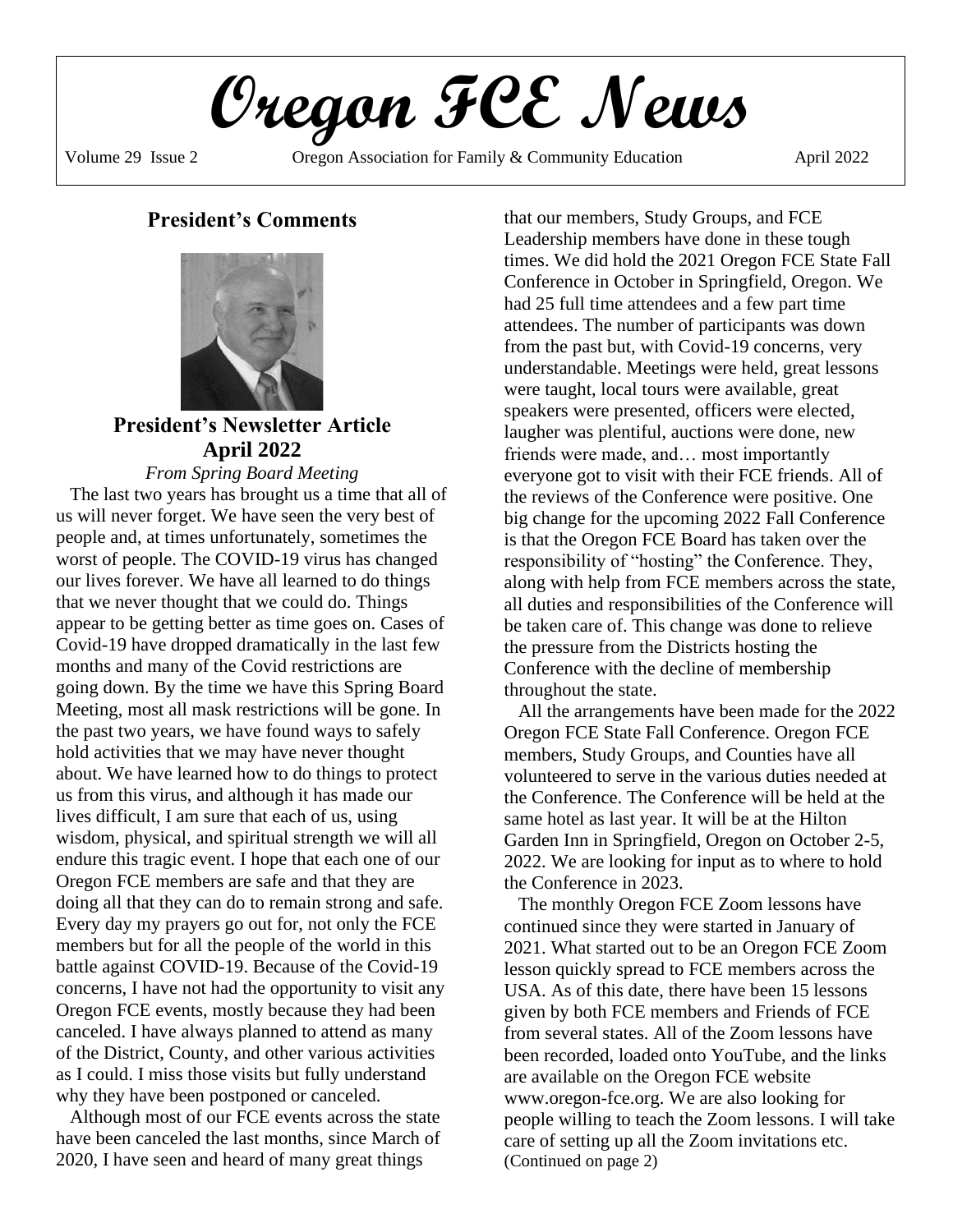(Continued from page 1)

Please let me know if you'd be interested in presenting a lesson.

It has been a real struggle for me this year to accomplish all that I had planned to do for Oregon FCE. Although most FCE activities had been canceled I still got several things done. They include:

• Tried to communicate with Oregon FCE members throughout the state and Nation.

• Worked with those members and Study Groups that were struggling due to the COVID-19 crises.

• Maintained a good financial basis for Oregon FCE through prudent spending and the continuing fundraising efforts with the booth at Keeper's Corner.

• Worked at letting all Oregon FCE members know of the various scholarships and other help that Oregon FCE members can use as a financial aid for memberships.

• Sent out numerous emails trying to keep in communication with Oregon FCE members. Those emails included information about the "happenings" of Oregon FCE, Lessons that can be provided, information from ACWW, and other important information.

• I have strived to bring the "Spirit of FCE" wherever I went and whoever I communicated with.

Before I close this President's report, I want to, as I always do, repeat "Scott's Challenge." My challenge to you is to do all that you can do to "Grow" this organization. This is an extremely difficult thing to do in these tough times, but together we can do it. We, as FCE members can make a difference in increasing our membership. Every one of you was "Invited" to join this organization. Now it's your turn. Don't do this great organization a disservice by not inviting others to join. Don't let FCE die. You, each of you, can be the salvation of Oregon FCE.

One last reminder, if we don't do something to help this organization grow, the challenges of "Aging Out", COVID-19, and an "I don't care attitude" will destroy this organization. Become part of the solution. Don't be a "Nay-Sayer," become a "Yay-Sayer." If we, all of us, don't start doing these things, we will continue to see the slow, if not quick, decline in FCE membership. If you don't care, do nothing and nothing will happen. Do your part and we can stop, and even grow the FCE membership. It all starts with you and me. Let's all

make FCE all that it can be. We need to start today! How many of you are willing to accept the challenge I give you today?

This is the second year of my second term, for a total of 5 years, as your Oregon FCE President. The time has come and gone quickly. It has been a great honor to serve each of you and I hope you know that I have done it to the best of my abilities. I appreciate all the love and support that each of you have given me, from the individual FCE members up through the many FCE officers. Working together, we can accomplish many great things at all levels of FCE. I look forward to the next two years as your Oregon FCE President. I am excited about the things that we have done, can do, and will do in Oregon FCE. With all of us working together we can make Oregon FCE all that it can be. "It is what you will it to be".

Thanks for all you do, Scott Teeples – Oregon FCE President

# **Web Site for Oregon FCE**

**[www.oregon-fce.org](http://www.oregon-fce.org/)**

Again, please check out the web site and let me know what you think. There is lots of information and forms available to all members. Have you checked out YOUR County "Invitation to Join" Brochure that is now available. Please contact Scott Teeples at 541-891-6456, or email [sfteeples@charter.net](mailto:sfteeples@charter.net) if you have any comments or questions.

Oregon FCE News is sent 3 X year to FCE members payin[g dues for](https://creativecommons.org/licenses/by-nd/3.0/) Jan. 1 to Dec. 31, 2022. ~Next deadline-August 5, 2022~ Send articles and/or change of address to: **Lynda Nyseth,** Editor 21461 S. Hwy 99W Amity, OR 97101-2239 E-mail [LYNDATrose@aol.com](mailto:LYNDATrose@aol.com)

**Remembering FCE Members**

2 Oregon Association for Family & Community Education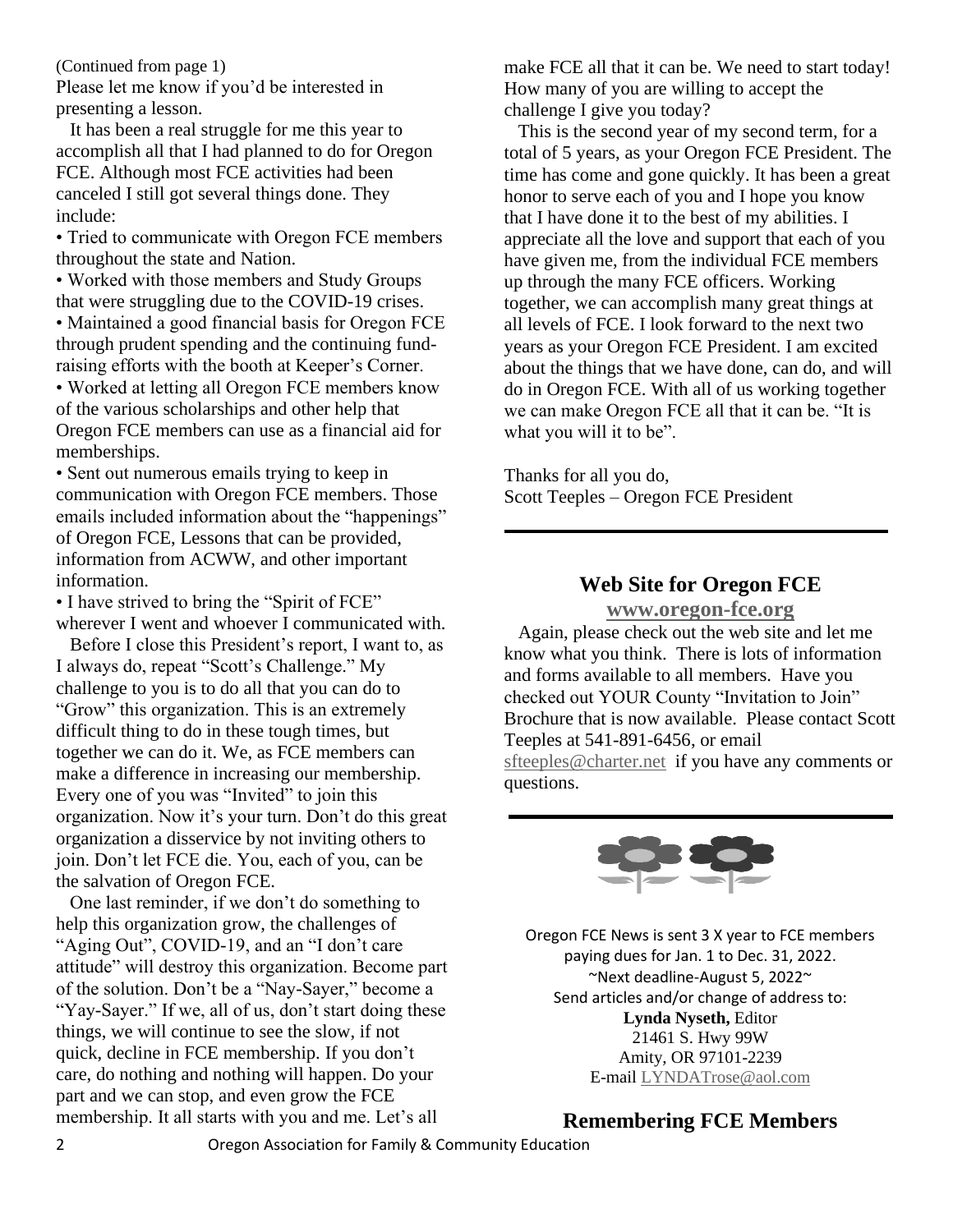# **Karlene Christianson Contemporaries FCE Study Group**

Karlene was a fairly new member of FCE. I first met her in Pendleton at the Underground Tour, Tom Currin had dropped her off for the tour. My Amity Study Group took her under our wing and continued with lunch and a tour of the Mustard Outlet. We had a lot of fun that day. At other Conferences she joined in our game nights and we had a lot of laughs.

I'm sure that others knew her better and have many other stories. We will miss Karlene.

## **Edna Hobbs Woodburn FCE Study Group**

Edna was a member that knew no stranger. She was a very outgoing person and loved to met and help people. The past few years she was a helper to others in her senior living facility: reading to them; taking them shopping and helping write letters and cards to loved ones. Edna will be missed by many.

## **Shirlijean Abel Sheridan FCE Study Group**

Shirlijean will be remembered for her doll collection. She collected and repair many dolls. She gave a lesson at Yamhill Spring Festival on how to repair dolls. Very informative for those that saw the presentation. Shirlijean will be missed by many.

(I'm sure that others will have much more to say about these women. At our 2022 State Conference we will have a memorial time. Come, share and learn more about these women and their love for FCE.)

# **Oregon FCE Lessons Taught Using ZOOM**

ZOOM lessons are continuing. May 4, Carrie Teeples Evans will be our leader talking about different flatbreads from different cultures around the world. Flatbread has been used for generations upon generations as a meal-time staple (and in many cases, used as the utensil of choice!). We'll be reviewing just a few of these breads (and trust

me, there are many) with a special focus on Naan bread.

Carrie met her husband after working 17 years in the restaurant industry in a multitude of leadership and teaching roles. Fairbanks, Alaska is their home but Oregon will always be in her heart.

Carrie enjoys cooking from scratch, food preservation, saving her family money, learning about different cultures, learning about the human body, spending time with her family and exploring all that Alaska has to offer.

# **The Treasurers Bottom Line**

Each board meeting, I give a financial report of the condition of the Oregon FCE Treasury. All board members including each District Director are given copies of the balance sheet, the current profit and loss report, and, at the Fall Board meeting I generally have a report called "The Bottom Line". The purpose of these reports is for your board of directors to assess the state of Oregon FCE finances. I encourage them to share this information with members of Oregon FCE. I feel it is important that YOU ALL know that the board is working hard to keep finances in check and, in view of the fact that we are continually losing members, to make sure that we can meet our obligations and keep our balances in the black!

As reported at the 2022 spring board meeting we have an overall balance of \$66,493.90. This is an all-inclusive balance of our investments (CD's), Education Fund Savings account, and our checking account. If you would like to know the balance of each fund, please contact your District Director, or me, and we can get a copy of the reports to you.

The thing that concerns me most right now is not the money issue; it is that our membership has fallen to 131 and that includes ten new members for the year. We had a net loss of eleven members after gaining the ten new members. Oregon has not had a significant gain in membership since 2011, when there was a gain of 50 members and 2012, a gain of four members. Since that time, we have lost anywhere from 30-60 members EACH and EVERY year. Those numbers are sobering. WE will be a defunct organization within five years if we continue to go the way we are going. (Continued on page 4)

1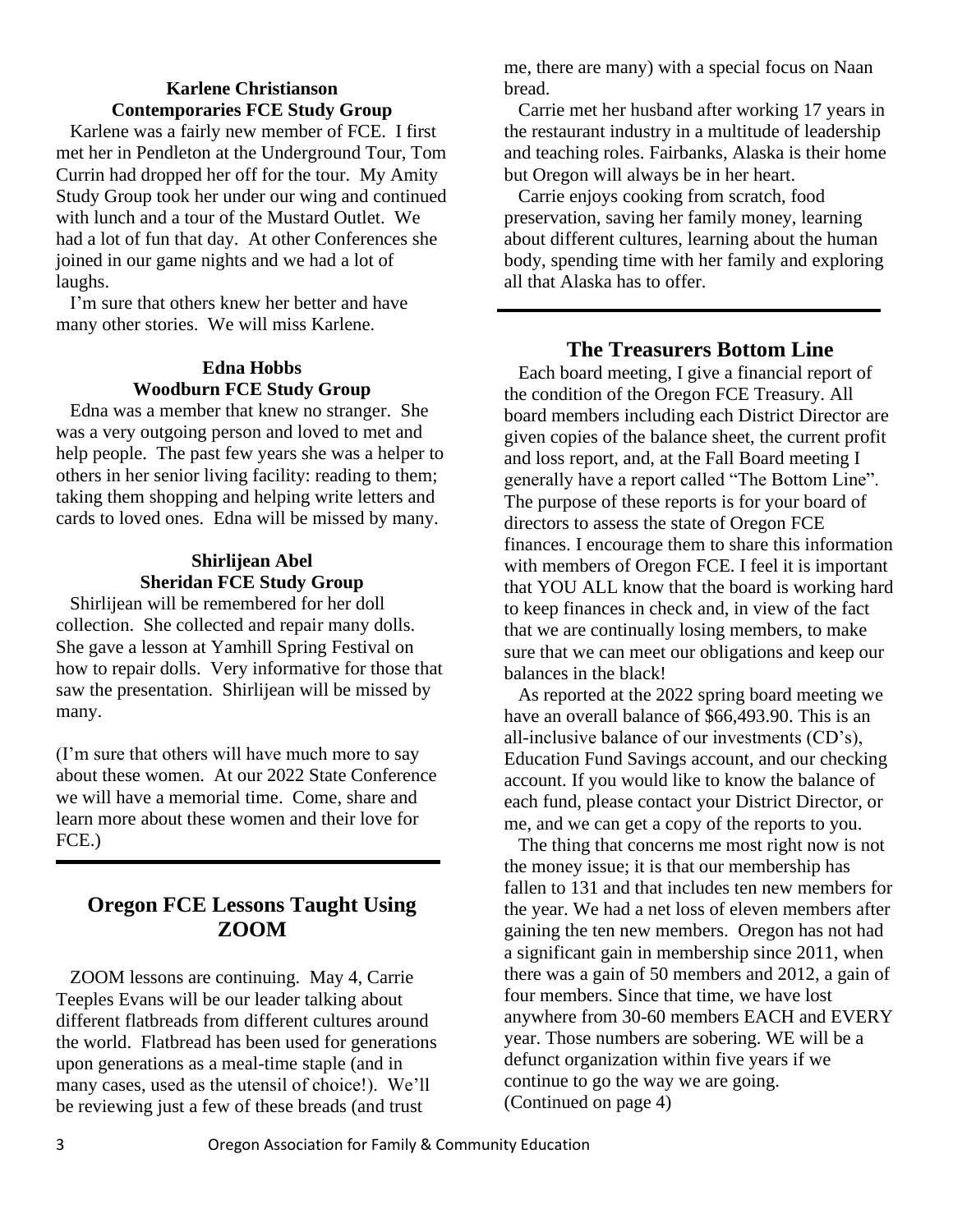(Continued from page 3)

Years ago, I was told a true story of an FCE group in the mid-west. The state members were asked by their state leaders to increase the membership of each of the study groups by one or two people. (A very attainable goal!) One group wrote to the leaders and said "We only have 12 chairs for people to sit on at the meetings. We cannot get new members until someone drops out or dies, because we wouldn't have room for them to sit." REALLY??? Soon, with that attitude, even those twelve chairs will not be needed. Unfortunately, some of the excuses I hear from members around our state are just as shocking.

What is it that keeps you from inviting someone to your meetings? Do you feel the lesson information is not important? Do you feel they wouldn't be interested? Do you feel that our organization is not what they are looking for? Don't prejudge their answer. Maybe they are looking for a group of any kind to join. A place where they can learn, be welcome, gain new friends, serve others, or gain a new perspective on life. Someone is yearning to be a part of an organization that makes a difference in the community, the state, the nation, and the WORLD! We have that organization!! You only need to ASK someone to JOIN your group, many times the answer will be YES!

What are you willing to do to keep Oregon FCE alive? Are you willing to SHARE what we do and who we are? Are you willing to LOVE your organization and your friends enough to keep the organization going? Are you willing to INVITE someone to one of your meetings? Or do you "only have enough chairs for twelve?"

Bonnie Teeples-Oregon FCE Treasurer 541-891-2662--bdteeples@charter.net

# **Heart of FCE**

I received 4 nominations this year. They were: Claudine Eden, Yamhill County; Cynthia Gibson, Jackson County; Scott Teeples, Klamath County; Karen Walker, Washington County.

The judges do "blind judging" meaning I retype the entrees taking out all identifying features such as name, gender, county, group name etc. so the judges never know who they are reading about, this is the fairest way to judge so they don't vote for anyone they know only for the work they do for FCE.

All the entries are very deserving people, I am keeping the other three for next year if those Counties want to nominate them again.

The Heart of FCE for 2022 is Cynthia Gibson from Jackson County.

## Character Counts

The 2022 winner is Abbi Brown from Keno Elementary in Klamath County, her entry will go on to National.

I was disappointed I did not receive any entrees from around the State, I am hoping this will be rectified next year

Sandie Bolyard V.P. for Public Policy Character Counts Chair

# **District and Study Group Reports**

## **District I**

District One covers Clackamas and Washington County. Clackamas County has 5 groups with a total of 41 members. Washington County has 2 groups with 21 members and 2 independent members, making a total of 64 members. No deaths were reported.

FCE hours for Clackamas was 536, other volunteer hours 1,378 making a total of 1,914 hours. Washington County reported 428 hours for FCE and 4,038 for other volunteer activities. These hours were community centered around church, school and hospital work.

Most groups meet by Zoom or in member's homes. With the help of OSU extension agent, Maureen Quinn Lores, we were able to continue with District One business.

Kay Gooding, District I Director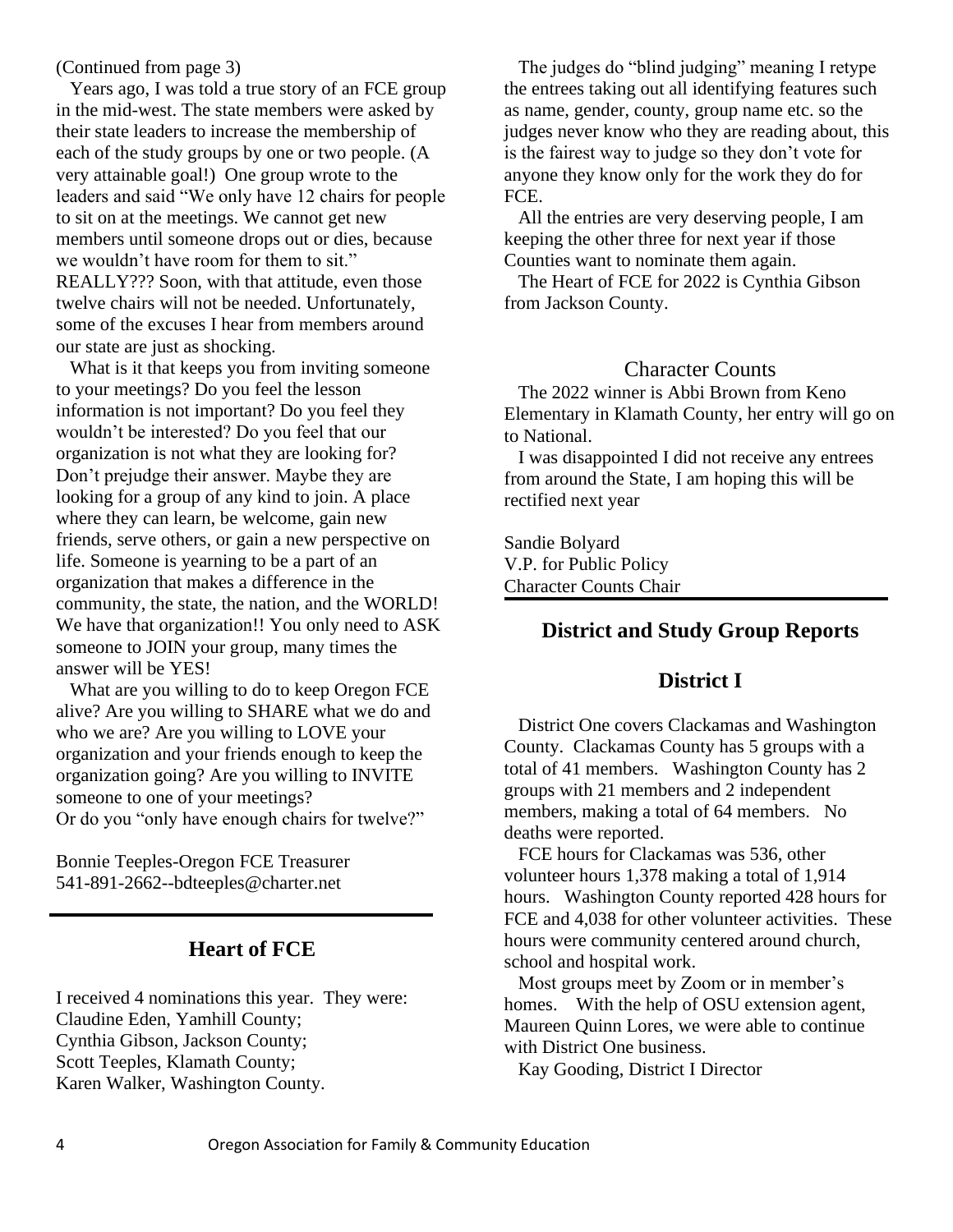# **District III Marion, Polk, Yamhill, Linn and Lane Counties**

Lessons taught in some counties were: Let's Get Outside; Things to Know When I'm Gone; Medical Cannabis: Benefits & Ill Effects; Natural Home Remedies; Destination Oregon; Time Management and Chocolate lesson. Everyone worked around "COVID".

**Yamhill County**: Amity 6 members, Sheridan 7 members and Creative Homemakers 12 members

**Polk County:** The last group in this county, Homemakers Unlimited has filed to disband their group after 43 years. District III Director created a Study Group Disbandment form, had President Scott Teeples look it over, sent a copy to the Homemakers Unlimited last Secretary to be signed by the last President or Vice President (if possible).

Copy of form is available by email.

**Marion County**: Two Members-at-Large, Rene' Metteer and Linda Schollian.

**Lane County**: Lost Creek 11 members.

Total FCE members in District III is 38 in four study groups.

Total FCE Hours are 818, Community Hours 1,375

**FCE activities** include teaching lessons, keeping county councils active planning fce events, writing articles and mailing out the MPY and State Newsletters. Watching our Oregon FCE Zoom lessons and sharing the info. Giving rides to fce meetings. Calling or emailing members in District III to check on their health and the health of their study group. Mailing lesson packets to membersat-large.

**Volunteering in our communities.** Holding a home-baked Baked Goods sale within our group then giving \$50 each to the Dexter Food Pantry and Dexter Fire Department. Making and selling fresh green wreaths, using \$100 on gifts for Amity Tree of Giving. Buying and making Christmas gifts, including 4 winter coats for young mom with three small children. Driving FCE members to their volunteer jobs at local museums and library, crocheting, knitting and quilting blankets or layettes for those in need. Church leadership, volunteering elderly care, and working at a local food bank.

With the pandemic no study groups enjoyed any REAL tours. Next year maybe.

Yamhill's Spring Festival March 16 was a Hoot! We tried a new idea – if your State President will be showing photos of Malaysia, where next ACWW will be held, you could name the event "A Taste of Malaysia". And have the County Council make Malaysian food. So, who's going to plan the food? Linda B. said "I'll run the used books sale, Sally and Sharyl said "We'll handle the registration and raffle, and Lynda N said "I always plan all the games". They looked at me, "You research and plan the menu!"

Malaysian food contains a blend of Indian, Thai and Japanese favorites. The council made Sambar (veggies/tomatoes/spices) with Sally popping black mustard seeds. Bought Naratan, all to serve over Jasmine rice. Also, shredded chicken, three different snack bites, coconut milk rice mounds topped with shredded coconut & parsley, hard cooked eggs nestled next to slices of cucumbers and platters of fresh fruit.

For bread, we surprised people with lentil Applam. It starts as a thin disc, then 45 seconds on high in a microwave and it blooms into a large frilly sea shell shape of crisp deliciousness. Two favorite Malaysian beverages were served, Teh Tarik, Pulled Tea of black brewed tea with condensed milk then frothed to give each glass a head of foam. Rasa Klaski was served so people could guess what it was. (It's Coke)

Each study group brought one or two desserts to share.

District III's Heart of FCE was announced, Claudine Eden from Sheridan who headed up so many of her group's events. Their study group will be disbanding with some members moving to other groups.

**REMEMBER SEPTEMBER** is an open meeting, no lesson. Have your group take an "education" tour to a local business, place, art or craft gallery. Tour your own downtown. Enjoy a picnic in a park and invite friends to join you. Ride the Carousel in Salem's Riverfront Park, stroll down to the giant world globe.

Anne Engen District III Director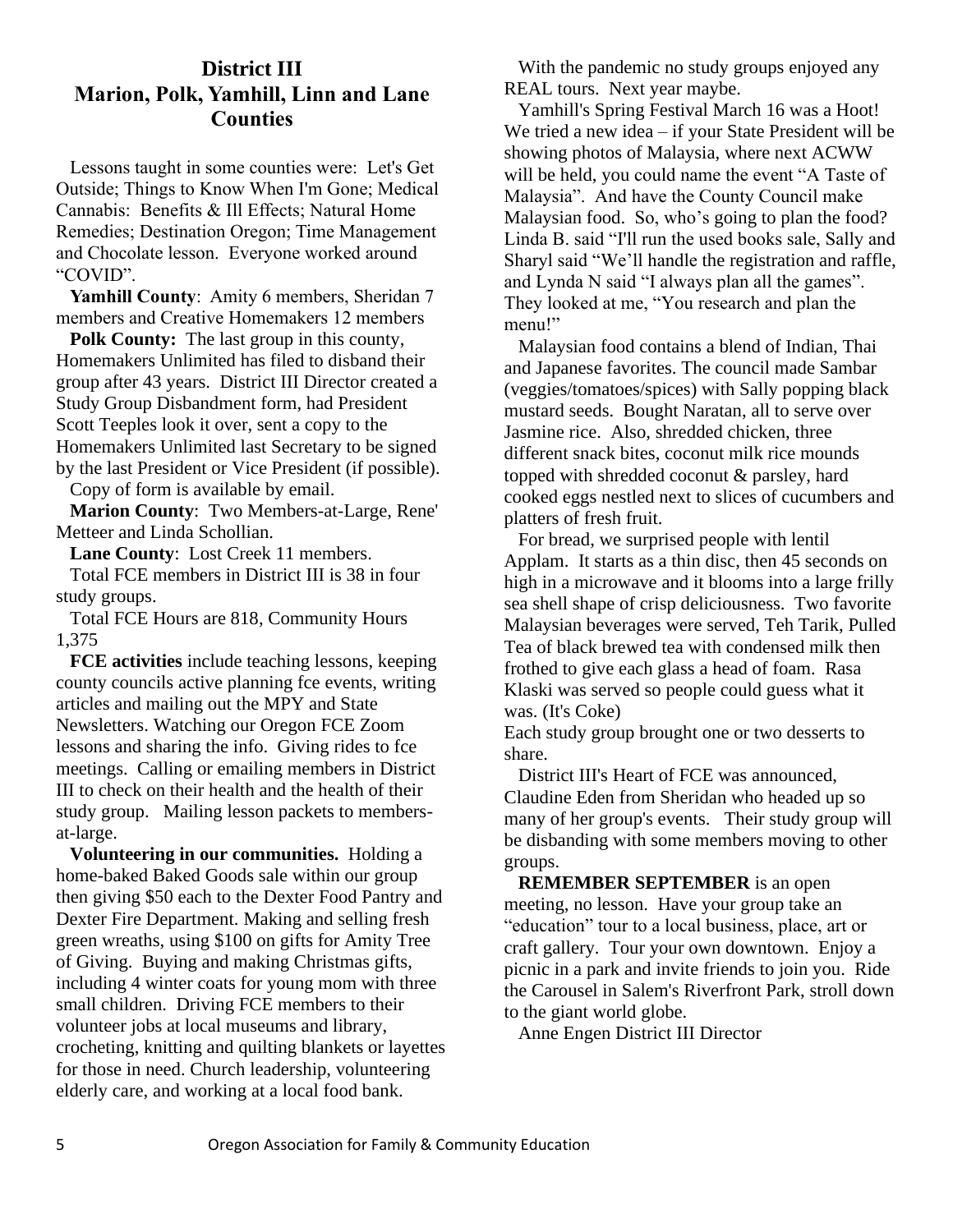# **District V**

### **Phoenix/Talent Study Group:**

Lessons: Searching for Chocolate; Protecting Yourself Against Scams, Shams & Frauds; Malaysia; Antibiotics – History, Use and Misuse;

Healing Power of Food

Happenings: Missing a couple members so they've just been gathering to chat and catch up with each other

Volunteer Hours: FCE 100 Other 151 **Chiloquin Study Group:**

Lessons: None. There are currently 2 members and has pretty much disbanded. Other members did not want to have leadership positions.

Happenings: Not too much. Kerry has been working on a lesson.

Volunteer Hours: FCE 150

## **Prospect Study Group:**

Lessons: Rabies; Chocolate; Malaysia

Happenings: SG President, Karen, is moving by the end of April to an area not too far from where is; however, she will not have wi-fi available to her. The SG will need to elect a new President. Karen plans to attend all the meetings she can. The group currently has 6 members, but they have "two on the hook".

Volunteer Hours: Not currently being tracked

#### **Contemporaries Study Group:**

Lessons: Basics of Soup; Naan Bread; Positive Thinking; The History of Dolls; 5-Points of Communication and in December they made beautiful Iris paper folding cards and had a potluck as well.

Happenings: Working on Vet packets (they have a "load of items" ready for DAV); Books for Newborns: Scott is scheduling a time to work on Comfort Bears with Henley High School. A member also helped another group with a Comfort Bear project. Sandi delivered hygiene items to the Gospel Mission in K. Falls.

Wanted to mention Karlene Christensen passed away. She was the SG's treasurer for years and a great friend to so many people in and out of FCE. She will be greatly missed.

Volunteer Hours: FCE 400 Other 400

### **More from District I**

*Normally in Caring and Sharing Newsletter*

### **The Rural Dell and Wildcat FCE Groups** in

Clackamas County, District 1, were already a combined group when the CoVid pandemic stopped our monthly meetings. In November 2021 the meetings started up again at the home of our group's President Beryl Fisher.

We've been meeting monthly at Beryl's home with good attendance. The group has enjoyed FCE programs on Chocolate, Antibiotics, Obesity, Dolls, Malaysia, Rabies and Scams. Visits to the Mt. Angel Doll Museum and the Aurora Museum are in the works for summer field trips in lieu of meetings.

Due to CoVid, the Rural Dell/Wildcat FCE annual Spring Luncheon/Share Fair fundraiser hasn't been held but we're looking forward to continuing those again in 2023.

It has been good to come back together to laugh and learn, support and share with each other.

Ann Clites, Secretary

### **Clackamas County FCE Woodmere FCE**

At our County Council meeting we got our new 2022 Oregon FCE Handbooks. We have Five Groups, 40 members, we're all trying to get organized after the Covid shutdown.

February, Clackamas and Washington Counties had a ZOOMING SESSION for ideas for our Oregon State FCE Conference table decorations, for October 3-5 at the Hilton Garden Inn in Springfield, Oregon. Myrna Loucks', daughter, Lynn has volunteered to do our table decoration. She's a very creative and knowledgeable lady, so we're ALL very excited to have her assistance and expertise in this ADVENTURE. (You'll have to attend the State Conference in Springfield, Oregon to see her completed works.)

We're all busy doing various duties: collecting dimes for Dimes for ACWW; church projects; donating to Sno-Cap; My Father's House; Francis Center; Blood donations to Red Cross; helping friends and neighbors; attending groups meetings; as well as County Council meeting and Officer duties in their groups. (Continued on page 7)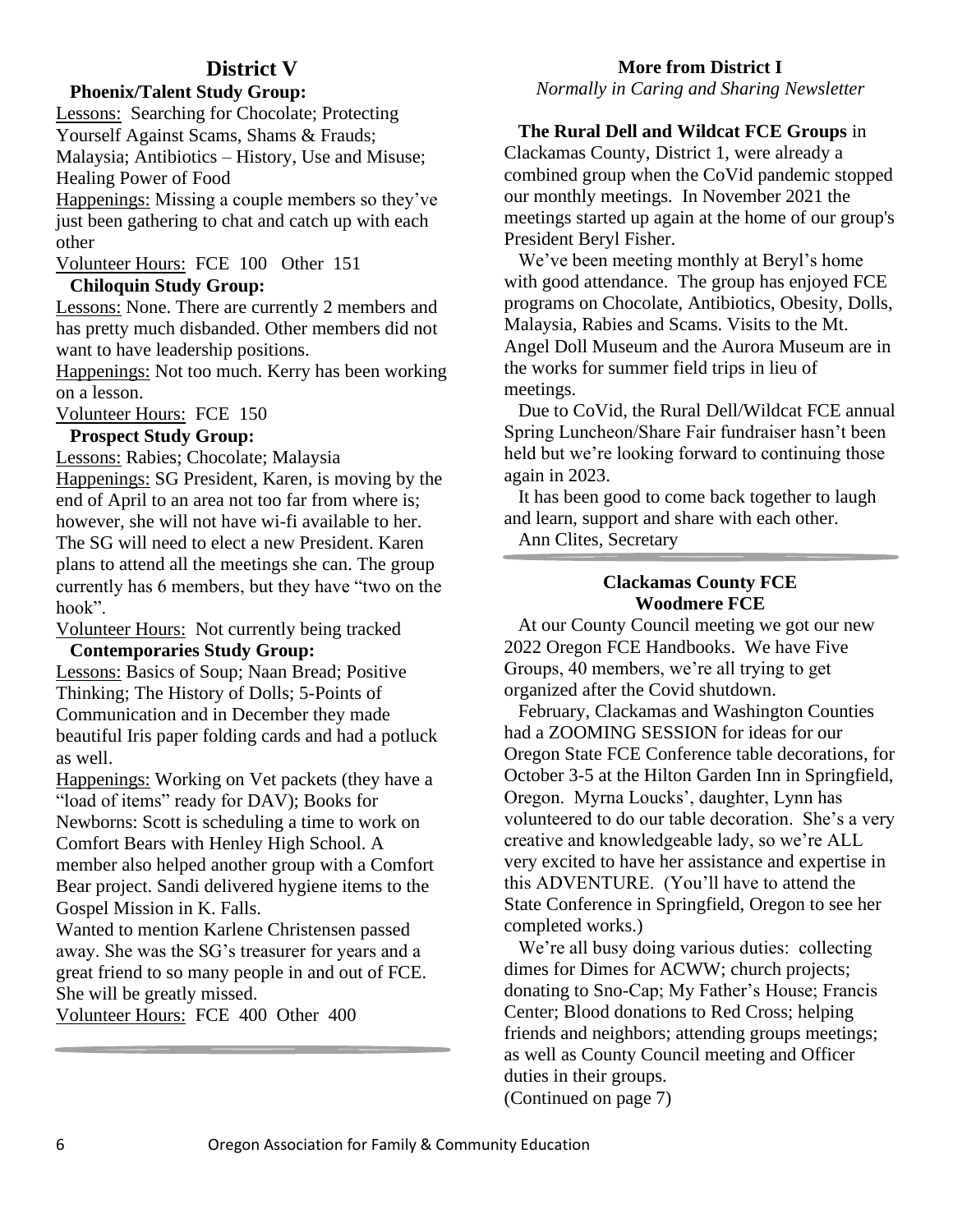(Continued from page 6)

Patti Malanaphy is State Secretary, so March they had their "ZOOMING BOARD MEETING". She's kept busy typing up all those minutes. Good Job, Patti.

Several attending the ZOOM lesson on "Junk in your trunk", by Bonnie Teeples. Interesting and good lesson. What's in your trunk?

At our April meeting, Woodmere FCE will be voting on their May trip and location for luncheon together, ending meetings until Fall. So even though Covid is calming, we still are wearing masks in some stores.

Hope to see you at the 2022 National FCE Conference July 14-17 in Portland, Oregon and the Oregon State FCE Conference October 3-5 in Springfield, Oregon. Stay safe and healthy through the summer into fall.

Cathryn Schabell

## **Washington County**

We are moving along with Advisory Council meeting still on Zoom. We are hoping to arrange a get together with Clackamas County this Summer, hopefully something outside.

## **Siri Daly's Sticky Ham Sandwiches**

COOK TIME: 20 minutes, PREP TIME: 15 minutes SERVINGS: 12

#### INGREDIENTS

- 1/2 cup (1 stick) unsalted butter
- 1 tablespoon dry mustard
- 1 tablespoon Worcestershire sauce
- 2 tablespoon brown sugar
- 1 tablespoon poppy seeds
- 1 package small sweet Hawaiian buns
- 1 pound sliced ham
- 1 pound sliced Swiss cheese

## PREPARATION

1. In a medium saucepan, bring butter, dry mustard, Worcestershire, brown sugar and poppy seeds to a boil in a saucepan. Lower heat and let simmer for a few minutes. Set aside.

2. Slice buns in half and assemble sandwiches by adding desired amounts of ham and cheese. Place in a small baking dish (it helps if they fit snugly in there) and pour sauce all over, using a spatula to

make sure they are all coated. Cover with foil and let marinate in fridge or at least one hour, or overnight.

3. When ready to bake, preheat oven to 325.

4. Bake sandwiches for 10 minutes covered and another 10 minutes uncovered.

Enjoy! Karen Walker, President



[This Photo](https://www.pngall.com/internet-png/download/64363) by Unknown Author is licensed

# **New on the National FCE Website [www.nafce.org](http://www.nafce.org/)**

Scott Teeples has added newsletters from other states to the National Website. Check it out and see what other states are doing. Right now there are letters from: Alaska, Hawaii, Kansas and Oregon.

Also check the Website to find the registration for the National Conference to be held in Clackamas, Oregon. Dates are July 14-17. Check there to get all the latest information on the conference and the hotel information. Let's make this a great conference and have lots of Oregonians attending this conference. You know the price is right because you have no airfare to worry about. It is right in our backyard.

# **"Be the Spark that ignites FCE"**

Looking forward to seeing you in July!